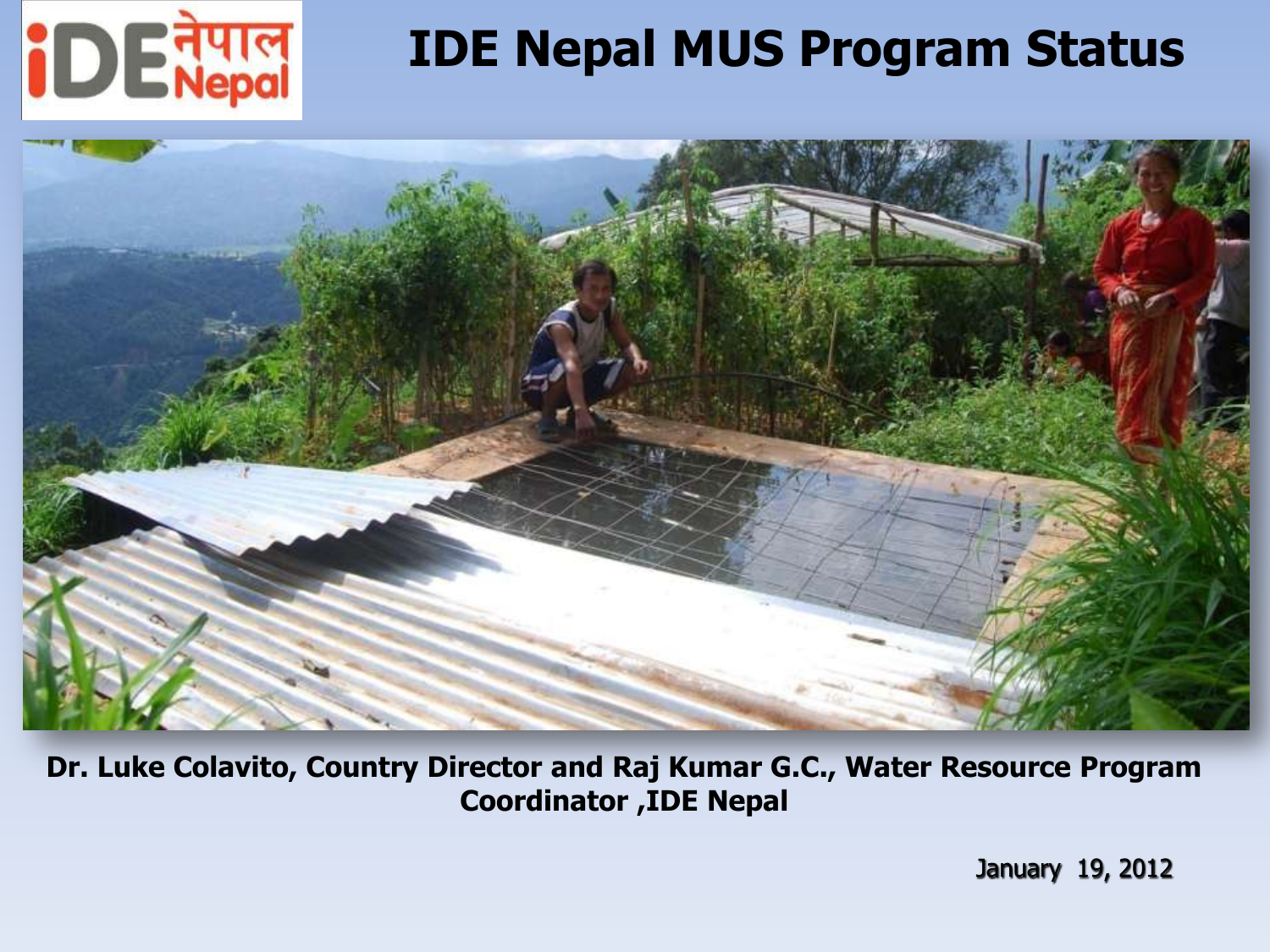## **IDE Nepal MUS Program Summary:**

- IDE has pioneered applying the MUS approach in Nepal
- MUS by design was first conceptualized and field tested by IDE Nepal in Palpa district in 2001 with SDC support
- MUS promotion begun with the USAID Smallholder Irrigation Market Initiative (SIMI, 2003-9). Prime Winrock provided a subgrant to IDE to implement the MUS program and provided policy support for promotion of the MUS approach
- MUS meet the water requirements for domestic need, while applying the 'excess' water for irrigation with the use of Micro Irrigation Technologies (MIT) for high-value crops
- MUS are developed in smallholder commercial pockets that enable access to inputs and markets
- Small point sources such as springs are utilized
- Social mobilization and capacity building key for user committee to operate and maintain the MUS.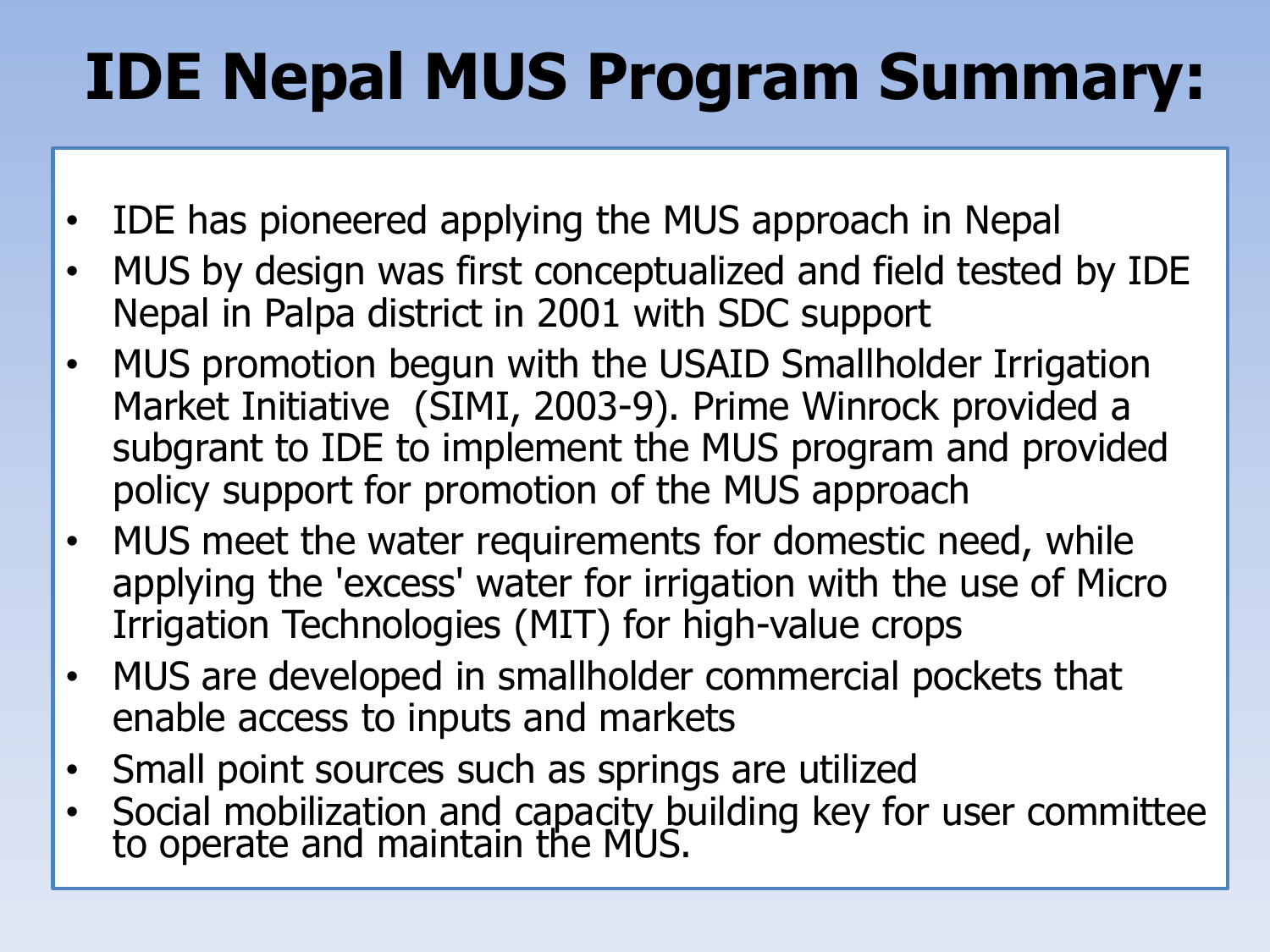- Allow for density of MIT adoption
- Investment less than \$100 per HH with annual returns around \$200 per HH
- IDE has developed 200 MUS serving 5,000 HHs (30,000 people)
- Multiple benefits also include improved health, nutrition and a reduction in workload of women
- There is now an understanding of MUS benefits and interest in Nepal
- The challenge for scale-up of the MUS approach is that traditional water supply and irrigation investments and policies have been done separately.

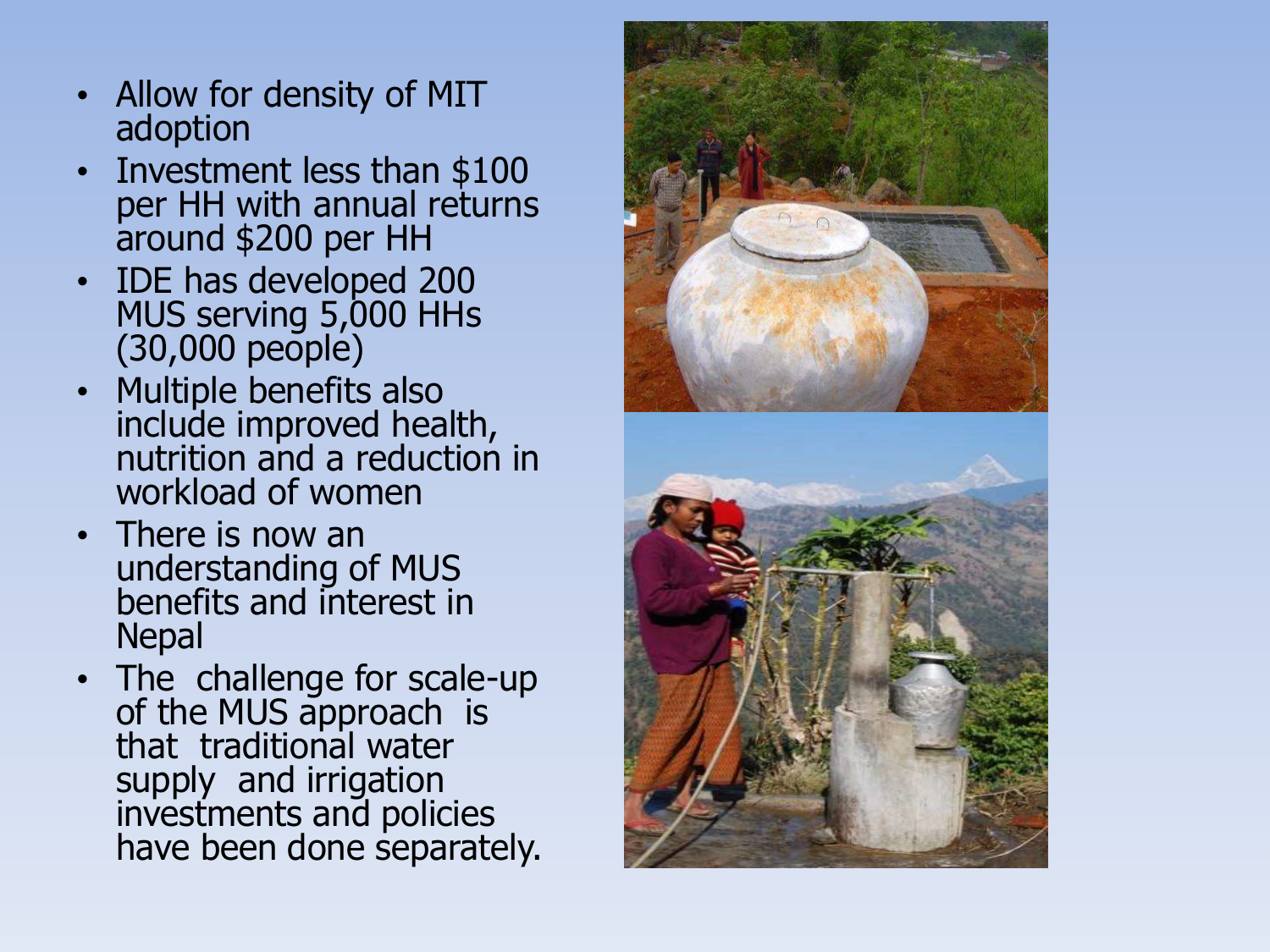### **IDE Nepal MUS Sites**

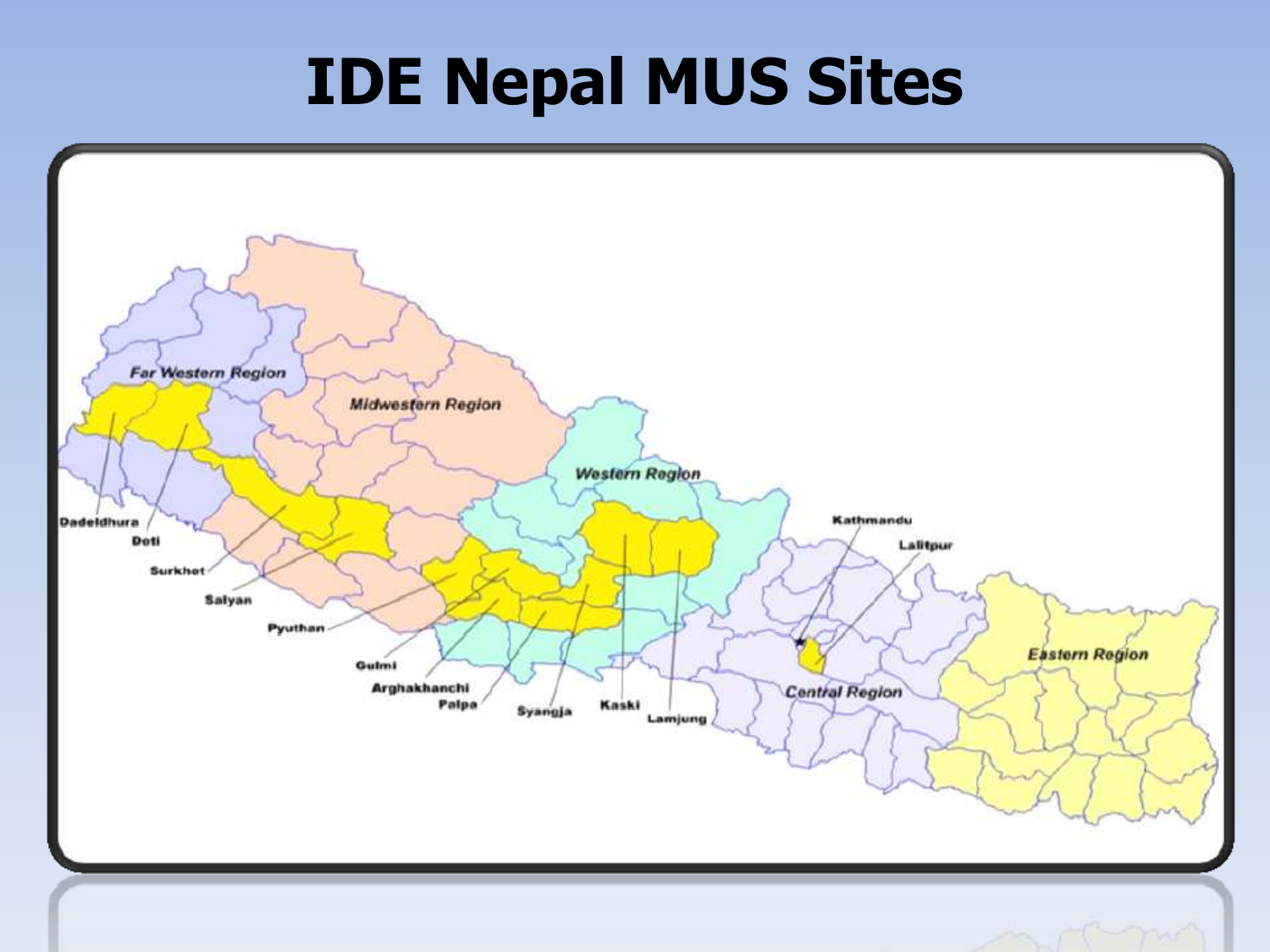#### Recent Developments/Plans

- Implementing a new MUS initiative with support from DFID, USAID, government of Nepal, and renewable world foundation
- Program to design and demonstrate 8 solar lift MUS in the next year.
- In process to initiate 10 MUS jointly with Non Conventional Irrigation Project, Department of **Irrigation**
- The MUS approach has been recognized by the Nepal government, subcommittee of the IDE government advisory committee chaired by the secretary of agriculture and including the line ministries and its departments have recently reviewed and recommended the MUS approach. MUS is included in guidelines for local development block grants
- Planning to design and demonstrate low lift flat land MUS in the Nepal terai (plains)
- Pioneered application of Water Use Master Planning (WUMP) in two village development committees (VDC) integrating MUS